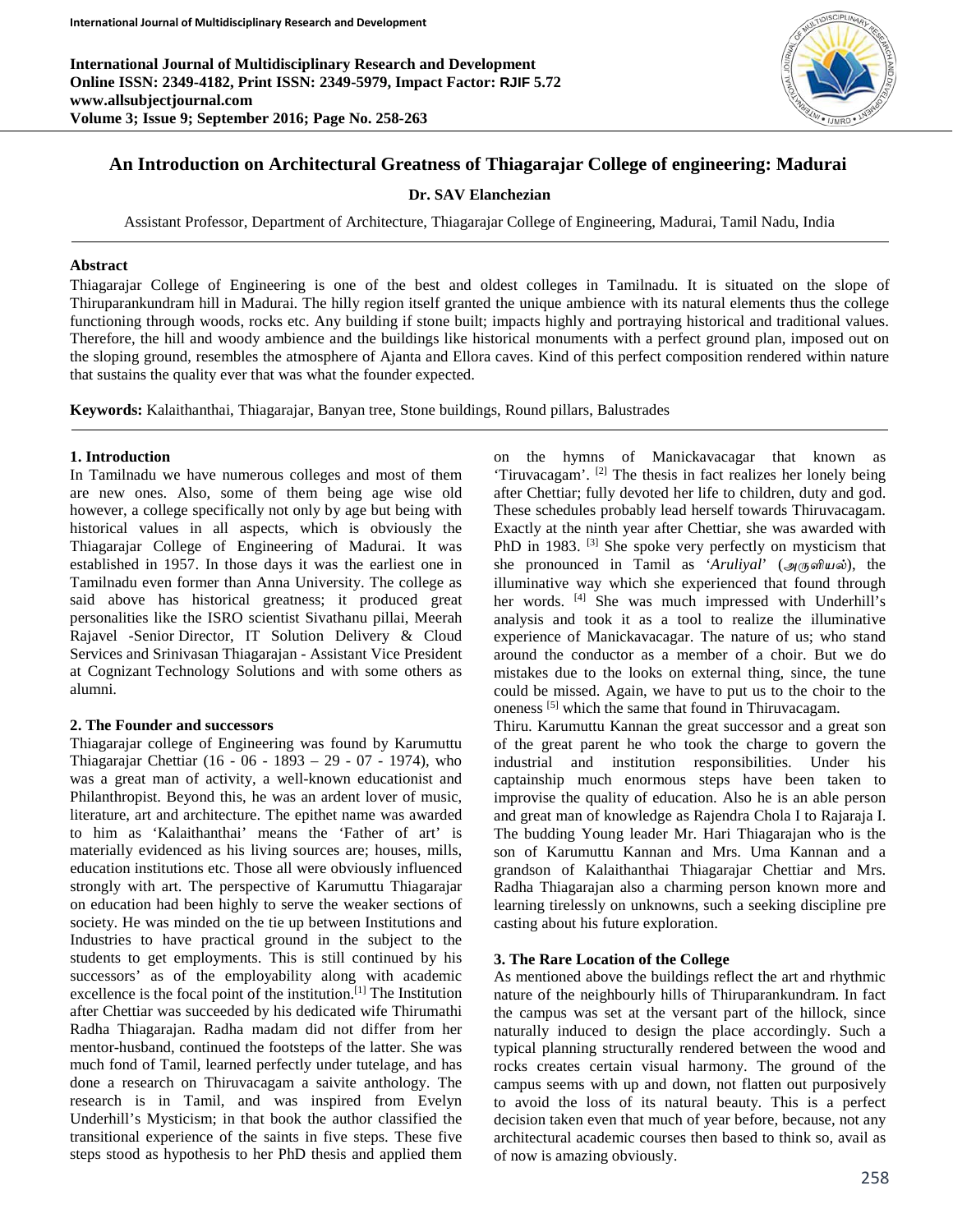## **3.1 Ground levels**

We can classify the campus's ground levels that spread with 143 acres in three kinds. The first one is: it is a level exactly a continuous versant part of the hill further goes to disperse at ground. Thereof, this part is natured with scattered rocks those stood vertically and embedded with free lying stones. This is the topmost area to the entire campus having considerable altitude. The second is: the plateau portion where here the main structures being composed. It is a continuing part of the slope as being however partially slope and flat. The partially slope portion and its ground-nature echo in the structures especially in the main library building. Its Western end is being short while the East looks raised. This is easily sensible one, as an example; that how the natural ground level has been used as it was. The third one is: The lower area continues from the mid portion of tableland disperse gradually with usual land. Here we can see some buildings especially of computer science block and canteen section. Mention is must on the playground situated at lower area in two levels opposite of main library is chancing to sense the level variation. Due to this lower situation its banks are being used as stadium's audience open pavilion.

## **3.2 The Floras**

The other distinctive feature is by the floras which naturally are being part as default but disciplined in certain manner. However, the artificially set landscapes rendered here and there but naturally grown trees and plants stood and determine the aesthetics of the whole ambience. The important among are the Banyan trees that even some of them senior than the main building, elevates the atmosphere as the domain of bodhi. Ariel roots (*விழுதுகள்*) of them found here and there gently touch our heads, while we walk in to, or suppose, if they hang little above, we chanced to touch them with gentle jump even we in our middle age, at least couple of times. The domination of the King of the trees that is the banyan, by their physical dense, however, the other rare species also found in our campus, those provided with name labels.

# **3.3 The Faunas**

The hilly region grants the faunas as with simple animals and birds such as monkeys, peacocks and sometimes with rare birds. The frequent peacock-cries and their casual visits even in interior areas additions the scenario colour fully and makes them seem as, mobile colour libraries.

# **4. Architectural features**

We can understand the architectural features in three phases of works.

- **Phase I (1957):** All the stone buildings: Admin Block (Main Block), Civil, EEE, Mechanical and Boys hostel (ABCD) Blocks.
- **Phase II (1984–95):** B Block, CSE Block, KM Auditorium; Centenary Library, Guest House,
- Phase III (2000-2011): B Arch block, IT Block and Science Block.

The main building belongs to early phase that reflects the continuity of its own region and to the continuation of the post crownism. Yes, it has been a new version in its origin days. Indeed, it is a college situated especially in Pandiyan Capital. Madurai itself has unique historical, cultural, and literary values. Therefore, the care on the region minded finely thus

the design of the campus composed with almost traditional style with the fusion of modern styles. The material uses show the continuity of the golden tradition because; the walls of the main building were dealt in granite stone blocks. The same aged other buildings echoing the same pattern, those all situated behind the main building. Therefore, the building built in stone with the modern bonding materials as cement. The concrete medium composed with gravel, sand, cement and water stood secondly to shape the building entirely. The main building and the continuing KM auditorium immediately behind to it in perpendicular; further the building of civil department and EEE department buildings all are almost in flat or plateau land. Here a mention need that on the KM Auditorium was not built up to 1984, however the corridors been served as path to the back stood buildings.

# **4.1 The building in slope**

The Mechanical Department's main building mentioned early is a continued one to EEE building but situated back in slope area. Since, its western part's ground floor is treated as base that having just 3'6.5" height while its eastern end is 12'1" high which has the ground floor with two labs (See figure). The rest of the diminishing wall is segmented with big and small false windows. The first floor of it is with perfect measures used fully for administration, labs etc. This is interesting one as the same we have another building that mentioned prior is the main library building.

## **4.2 The parts of the main building**

As of the South Indian tradition especially of Tamilnadu the vimana of the temple defined commonly with six parts which is called as '*ஆறைவய விமானம்'* in Tamil and *'shadanga vimana'* in Sanskrit. Thus: 1. *Adiyam / adhishthana, 2. Suvar / pithi, 3. Kapotam / kapota, 4. Kazuththu / Grivam, 5. Thalai / sikaram 6. kalasam / Stubi* are those elements. These are known in English as: base, wall, entablature, dome's neck, dome and finial respectively. In fact, the same traditional structural disciplines here too followed to keep the disciplinal structure. The ceiling is here taller than usual buildings to let the high volume of light and air.

# **4.3 The anatomy of the main building**

The main building is a long rectangular one with considerable width. It is a four storey building. However, the top floor is a small one functioning centrally at the top, which upon the dome has been erected. The building has punctured at its centre for main entrance which leads to an atrium, where the goddess Saraswathi's bronze sculpture situated on the stone pedestal. This atrium has a flight of steps to the top floors in its eastern side. The first set of steps neutrally having a flat space over on the founder's black and white full size portrait being displayed. From there the steps bifurcated up and down respectively.

The main building is facing north. Its central entrance, having flanking portions spreads accordingly. The whole building except the ceilings has been built in stone blocks giving durability. The round pillars are probably primary pillars to the structures and casted sort keeps the uniformity. They were set in specific places. Since, we have another pillar in rectangular type. Its beauty is indeed its proportion, is finely treated in thin and thick manner in low ratio. Their base and capitals have been perfectly designed as with *vriḍha*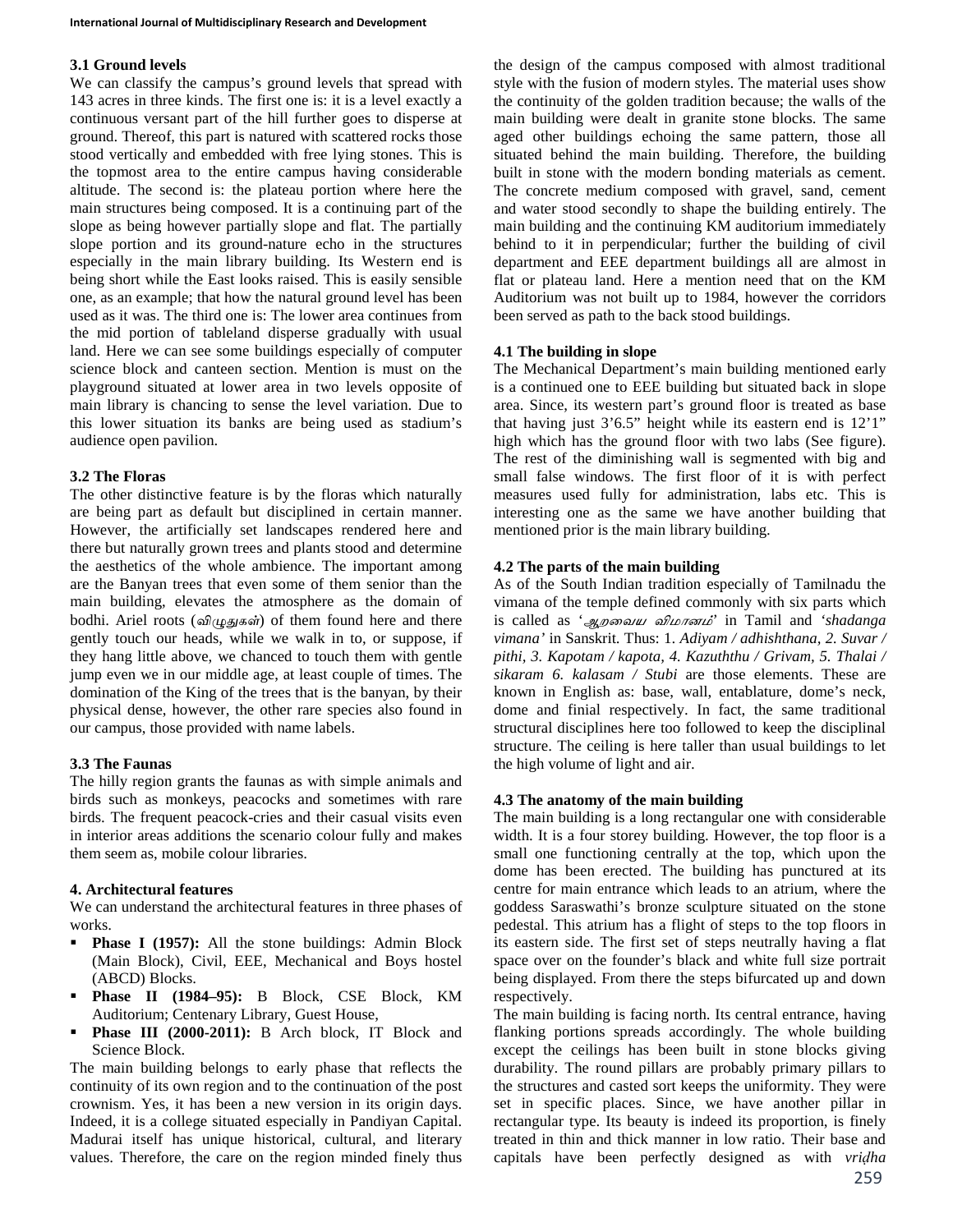*kumudham* (ring like pedestal) and *eṇpaṭṭai pātham* (octagonal pedestal). The top capital is gently designed with square *palakai* to hold the *prastharam,* the entablature. The *kapotam* (eaves) is a special one that absolutely replicates the traditional architecture's *kapotam* and particularly without any fusion of motifs. The plain look enhances its longish being and having high protruding *kapotam* accordingly.

### **4.4 Measurements of the Main Building [6]**

| able |
|------|
|------|

| Length | Width    | <b>Height - Base</b><br>to Stubi | <b>Pillars</b><br>Height | Floors | Corridor<br>width | Ceiling<br>height | <b>Window size</b>          | Door size | <b>Class room size</b><br>Vary in sizes     |
|--------|----------|----------------------------------|--------------------------|--------|-------------------|-------------------|-----------------------------|-----------|---------------------------------------------|
| 432'7' | 54'0.75" | 07'                              | 1'7.3"                   | G +    | 10'5''            | 14'1″             | 7'8.5" x 5'1"  10'5" x 5'1" |           | $9.4m \times 5.9m$<br>$9.50m \times 9.0m^*$ |

\* There are few kind of sizes followed to class rooms accordingly.

Besides, the civil department block a continuation to the main block by KM auditorium is in 320'4" x 53'9.25" size and the department of EEE is with 233'9"x 51'9" size. However, the EEE building is not a continuation to the Civil block being set little forward, therefore, one of the accesses to it falls at western corridor of the KM auditorium. The Mechanical department is situated in west ward thus being in slope area. It is the exact building that shows its belonging to hilly region and sized with 210'3" x 53'10". The embedded rocks rose in considerable height in this area for example; one among in front of Mechanical and Mechatronics building being used as a natural bench to the students, really unparallel one. Also, the other stone buildings belongs to the same age are the labs, workshops etc.

### **4.5 Pillars**

The Pillars on each side have set with 18 numbers between the regular gaps of 8'7.5". They are slenderish and nearly 12 feet high creates a vertical harmony to the much longer horizontal massive structure. In all three floors the round pillars rhythmically echoes. These round pillars were treated as primary pillars, since, found in frontal area; while the building also if provided with corridors in back sides; where the secondary pillars that is the square like stone pillars have been used.

#### **4.6 Precise – Parapets**

The one more distinctive identity is the parapets that create the universality to the whole campus, even found in the modern buildings. The one and only of starry radius design is the highlight and one more brand-mark to TCE. The parapets are handled in different sizes according to the size of the places. They seem mostly with horizontal-rectangular. Verticals also took place. Some tiny balustrades to fill the short areas have also been used. The slanted parapets with same design are finely set in staircases. Besides, couple of parapets very brilliantly treated in curvy style at their one ends; in a welcoming manner, found in main library building's staircase. Moreover, the slanted parapets found at the staircases are interesting ones. The parapets set in main building particularly in top floors are with the size of  $7'1.4''$  x 3'. Its design is minded on both design itself and function of it. The rhythmic patterns echo everywhere of the campus strikes the high values indeed. The parapets are the jewels to the buildings wore as embroidery like ornamentation with precision.

#### **4.7 The Kiosk**

The kiosk that is the one man security booth, in front of the main building is a fine example to the whole uniformity, designed with octagonal ground plane. The west facing facet is treated as open for entry, while the rest of the seven vertical faceted walls are treated with the brand of TCE balustrades. This is very skillfully handled for transparency to guarding sharply. The feature further to it is its dome which is raised pyramid like and ended with kalasam.

#### **4.8 Colour scheme of the main building**

The main buildings keep the original textures of the stone blocks since they have natured the grayish-yellow ochre tone majorly. However, the central portion of the facade also in stone, but, evenly made without texture and being painted with pale pink colour. The parapets especially found at this portion painted with terracotta colour. Further, the seven stepped staircase is dealt with black granite is based on something logically according to me. Perhaps, the seven stood for his birth date that commence on June 16; since the total is 7. Not only that his full date of birth is: 16. 6. 1893. Since the total of this is also 7. Besides, couple of black pillars flanking the entrance stood front and back wise, also, they are in granite, which has to be mentioned. However, in first floor they are set in single on each side. Moreover, the vertically treated ventilatory patches that elevate the facade's beauty; gives note on the horizontal vs. Vertical composition of the building.

TCE is the third oldest among the Engineering colleges of Tamilnadu. PSG (1951) of Coimbatore and Alagappa Chettiar Engineering College (1952) of Karaikkudi were the just formers. However, TCE is natured with traditional belong by its location and architecture wise. PSG's main building shows the influence of mogul architecture especially with couple of minarets; while the Karaikudi Alagappa Engineering College shows the museum like facade. The TCE is with unique style reflects the style of regional art and architecture. The care on the verticals that keenly followed, even rendering of the trees in front of the main building with ashoka (saraca asoca) trees, really dictates the artistic knowledge of the founder.

**Phase I:** As mentioned previously we have the other buildings built in contemporary materials as with usual bricks and cements that are the science and computer science blocks. These buildings too reflect the main building's architectural scheme as with round pillars and the ornamental parapets.

Phase II: Also as mentioned previously the third phase of buildings too reflects the main scheme's features though they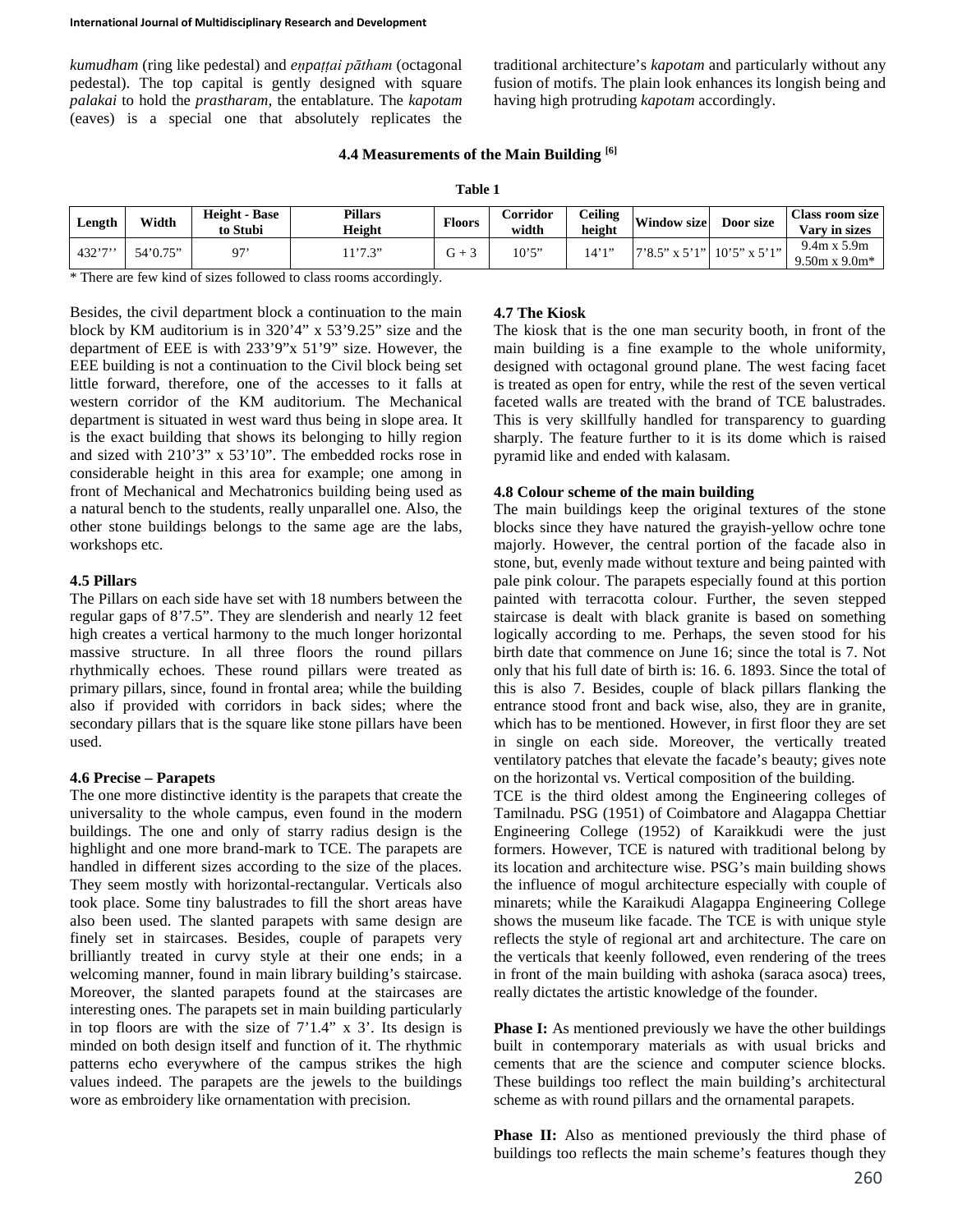have been built in modern materials. For example, the building of Architecture department also reflects the pillar and parapets similarity.

# **5. Vasthu compatibility**

The architectural science of vasthu has also played a major role that is evidently traceable here. For example, the all main buildings' are facing north is based on vasthu sastras orientation principle. As the same, the main building's Northeast and South-east corners have been provided with staircases. Also, the North-east corner has been provided with drinking water facility. These show the vasthu sastra's principles here worked out to a certain degree. The oral tradition of the campus says about the *Easana moolai* (*ஈசான மூைல*) of the Mechanical building that of the North east corner which is fully closed but kept with god idols or related to something holly elements. There is lot of things are lying to study that how the vasthu principles have been followed in these academic structures. Mention must on a book which was written by the Chairman Thiru. Karumuttu Kannan that explains the orientation disciplines of buildings.



**Fig 1:** Kalaithanthai Karumuttu Thiagarajar Chettiar (Art work is done by author himself)



**Fig 2:** Main Building of Thiagarajar College of Engineering – Madurai



Fig 3: Perspective View of Main building



**Fig 4:** The Parapet or Balustrade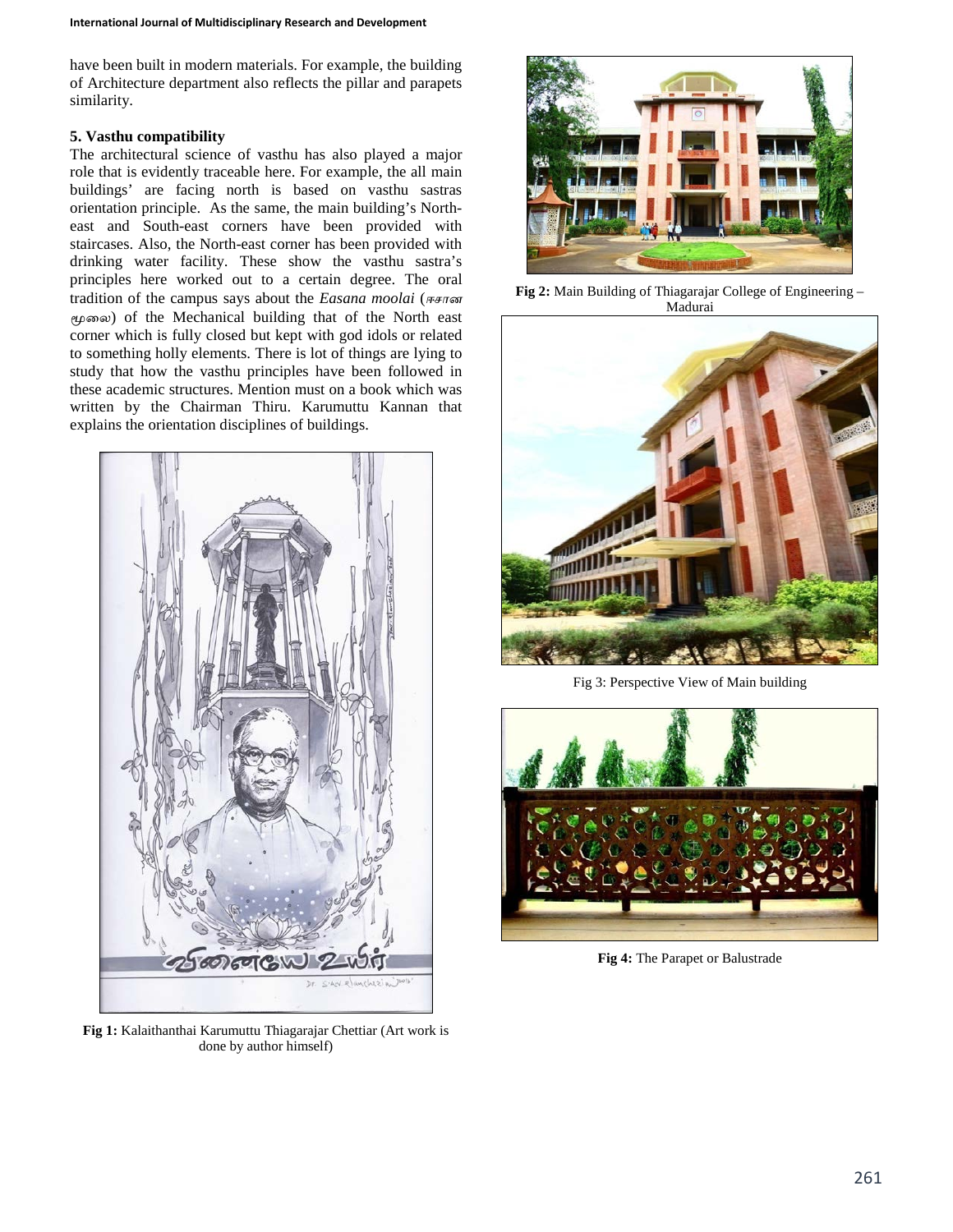

**Fig 5:** The Slanting Parapets



**Fig 6:** Curvy Parapets



**Fig 7:** The Mechanical Depatment shows the block's slope-nature (If you zoom this picture the other end again palced with a boy to show how that end is very shorter).



**Fig 8:** The harmony of Pillar and the Paraptes – Main Building (The photos used are snaped by the author in situ)